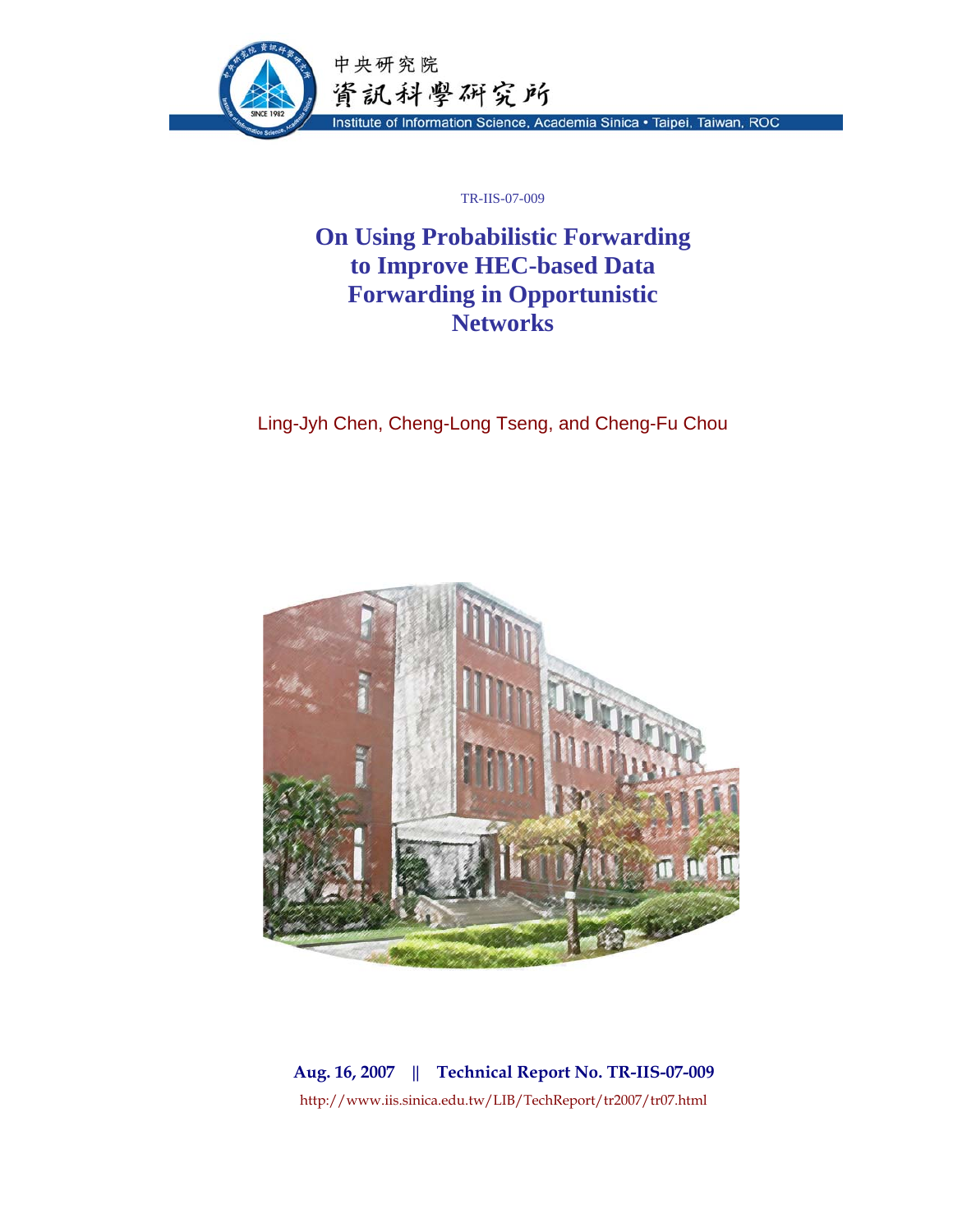# On Using Probabilistic Forwarding to Improve HEC-based Data Forwarding in Opportunistic **Networks**

Ling-Jyh Chen<sup>1</sup>, Cheng-Long Tseng<sup>2</sup>, and Cheng-Fu Chou<sup>2</sup>

<sup>1</sup>Institute of Information Science, Academia Sinica

<sup>2</sup>Department of Computer Science and Information Engineering, National Taiwan University

#### Abstract

As the number of opportunistic networking applications continues to surge, the need for an effective routing scheme that can accommodate the various types of intricate behavior observed in opportunistic networks is becoming increasingly urgent. In this paper, we propose the HEC-PF scheme, an enhancement of our previous H-EC scheme for effective data forwarding in opportunistic networks. The enhanced scheme modifies the aggressive forwarding phase of the H-EC scheme by implementing a new *Probabilistic Forwarding* feature, which decides whether to forward a message to a newly encountered node based on the *delivery probability*. Using simulations as well as both synthetic and realistic network traces, we evaluate the performance of the proposed scheme in terms of delivery latency and completion ratio. The results show that the HEC-PF scheme outperforms the EC and H-EC schemes in all test cases, and the performance gain is even more substantial when network connectivity is extremely poor. By varying the parameters of the HEC-PF scheme, we show that its completion ratio improves as the *maximum forwarding distance* or the *hop distance considered when calculating the delivery probability* increases. The effectiveness of the HEC-PF scheme makes it an ideal solution that goes a long way toward ensuring effective data delivery in opportunistic networks.

#### I. INTRODUCTION

An opportunistic network is a type of challenged network that has the following characteristics: (1) network contacts (i.e., communication opportunities) are intermittent; (2) an end-to-end path between the source and the destination has never existed; (3) disconnection and reconnection are common occurrences;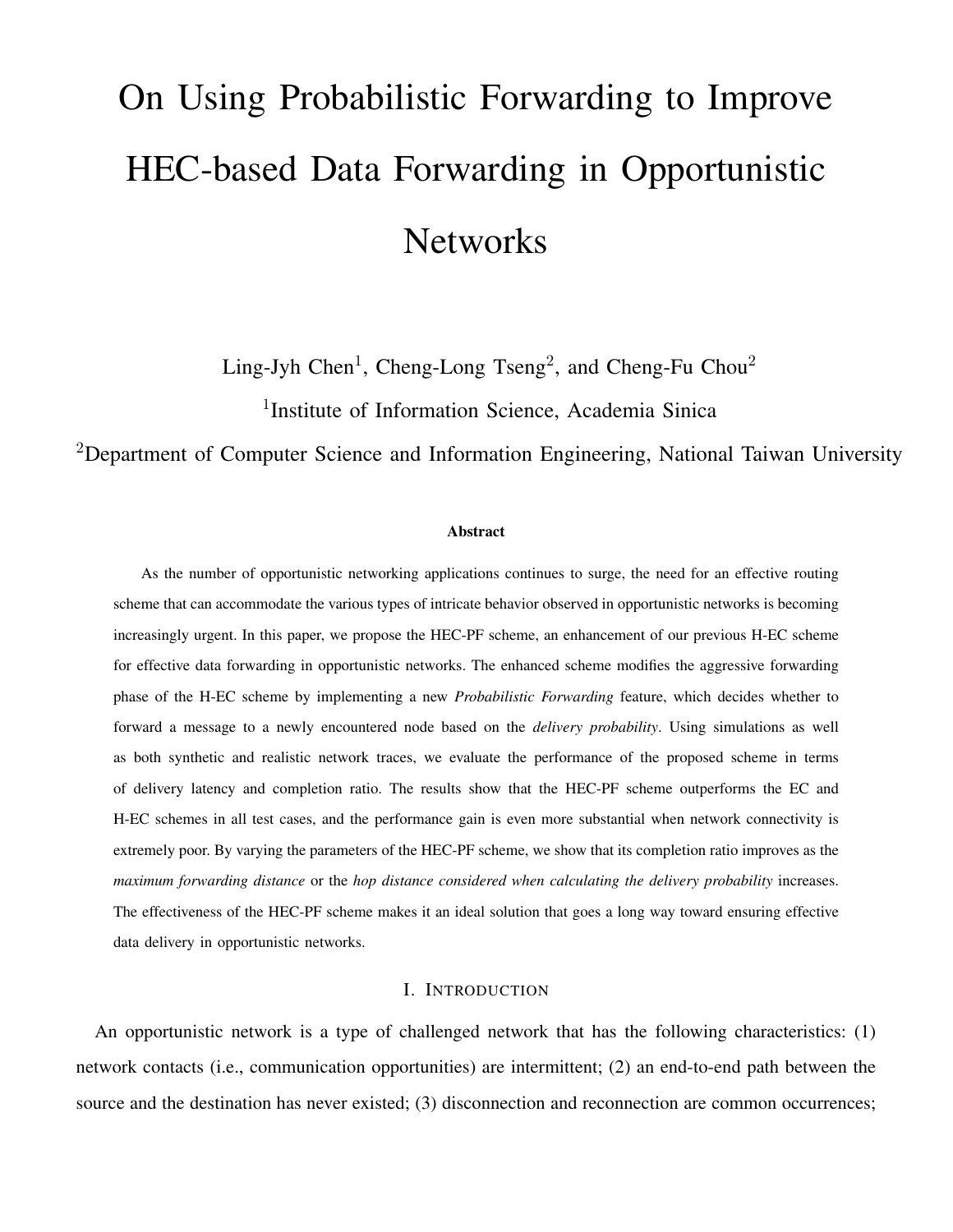and (4) the link performance is highly variable or extreme. Because of various disruptions and long delays, traditional MANET and Internet routing techniques can not be applied directly in opportunistic networks. Hence, with the development of numerous opportunistic networking applications, such as wireless sensor networks (WSN) [6] [31], underwater sensor networks (UWSN) [13], pocket switched networks (PSN) [10] [17], people networks [27] [29], and transportation networks [3] [7] [19], it is necessary to develop an effective data forwarding scheme that can better accommodate the various characteristics of opportunistic networks.

Several data forwarding schemes have been proposed for opportunistic networks [7] [15] [20] [21] [24] [28] [30] [34]. Such schemes can be divided into two main categories, *replication-based* and *coding-based*, according to their basic technical strategies. Replication-based routing schemes are the most popular design choice for existing opportunistic routing schemes. Basically, such schemes input multiple identical copies of data into the network, and rely on node mobility to forward the data to the destination [28]. A message is regarded as successfully delivered when at least one of the multiple copies is received by the destination. Intuitively, if the number of replicas in the network is sufficiently large, replication-based schemes should achieve the best delay performance (i.e., the shortest delivery latency) in opportunistic networks. However, the main drawback of this type of scheme is the tremendous traffic overhead associated with flooding a network with data replicas. As a result, when network resources are limited (e.g., the buffer space and network bandwidth), replication-based schemes will probably degrade performance reliability (i.e., the delivery ratio) unless additional overhead reduction strategies are in place to alleviate the traffic overhead (e.g., [7] [15] [20] [24]).

For coding-based routing schemes, a message (or group of messages) is transformed into another format prior to transmission [30] [34]. The design principle of these schemes is to embed additional information (e.g., redundancy [30] or a decoding algorithm [34]) in the coded blocks such that the original message can be successfully reconstructed with only a certain number of the coded blocks. More precisely, unlike replication-based schemes, which rely on successful delivery of each individual data block, coding-based schemes consider a block successfully delivered when enough blocks are received to reconstruct the original data. As a result, coding-based schemes are usually more robust than replication-based schemes when a network's connectivity is extremely poor; however, they are less efficient when the network is fairly connected due to additional information embedded in the coded blocks.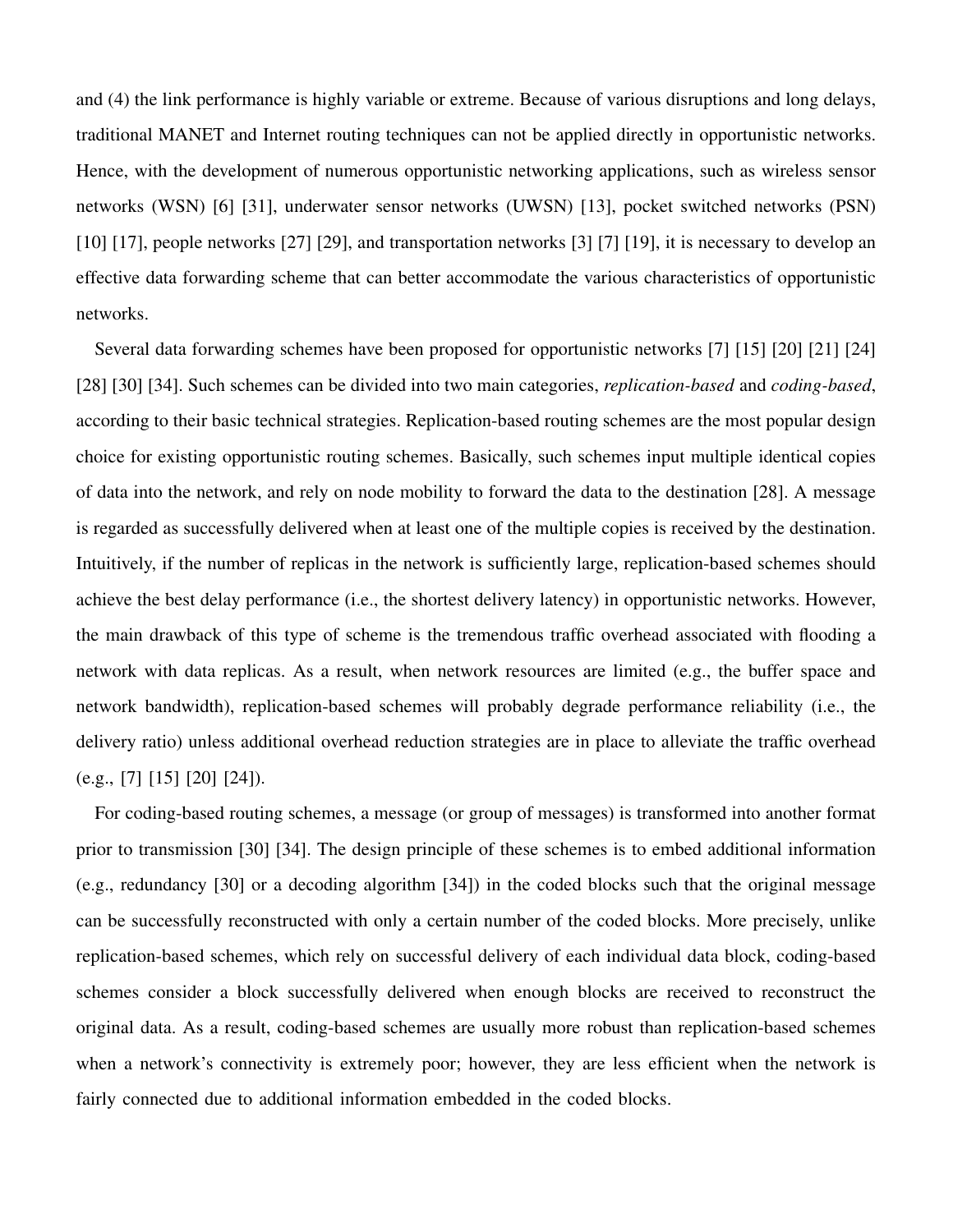In [12], Chen et al. proposed a hybrid scheme, called H-EC, which combines the strengths of replicationbased schemes and coding-based schemes by integrating their respective *aggressive forwarding* technique and erasure coding technique. Hence, the H-EC scheme not only remains robust when the network connectivity is extremely poor, but also performs efficiently when the network is fairly connected. Even so, the performance of the scheme depends to a large extent on the message scheduling algorithm used in the aggressive forwarding phase. This aspect has not been discussed extensively and algorithms have only been implemented in a First-Come-First-Served (FCFS) fashion [4]. Thus, in this paper, we investigate effective message scheduling algorithms that consider both the frequency and volume of contacts in a network's history, and thereby substantially improve the data forwarding performance of the H-EC scheme in opportunistic networks.

The remainder of the paper is organized as follows. In Section II, we review related works on opportunistic routing, and provide an overview of the H-EC scheme. In Section III, we propose the HEC-PF scheme, which employs the *Probabilistic Forwarding* feature in the aggressive forwarding phase of the H-EC scheme. Section IV presents a comprehensive set of simulation results for various opportunistic network scenarios; the results are also analyzed and explained in detail. We then present our conclusions in Section V.

#### II. RELATED WORK AND OVERVIEW OF THE H-EC SCHEME

#### *A. Related Work*

Routing in an opportunistic network is challenging and completely different to conventional network routing methods. In opportunistic networks, an ideal routing scheme has to provide reliable data delivery, even when the network's connectivity is intermittent or when an end-to-end path is temporally unavailable. Moreover, since "contacts" in an opportunistic network may appear arbitrarily without prior information, scheduled optimal routing methods (e.g., linear programming routing in delay tolerant networks of scheduled contacts [18]) and mobile relay approaches (e.g., Message Ferrying [35] [36]) cannot be directly applied.

Currently, replication is the most popular design choice for opportunistic routing schemes. For instance, the *Epidemic Routing* scheme [28] sends identical copies of a message simultaneously over multiple paths to mitigate the effects of a single path failure, thereby increasing the possibility of successful message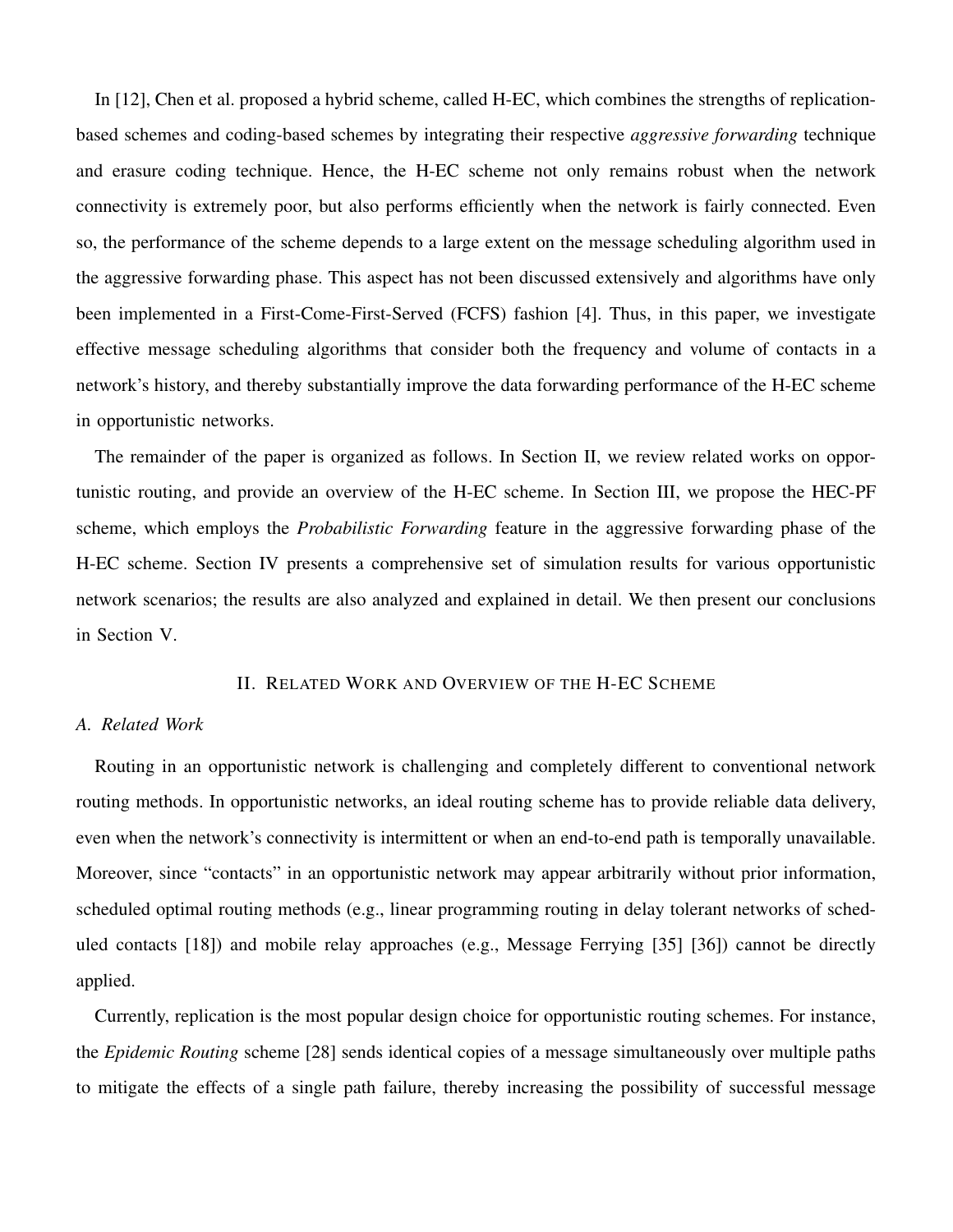

Fig. 1. Illustration of the erasure coding-based data forwarding algorithm (EC). In this figure, one erasure coded block (A) is split equally among four relays  $(n = 4)$ .

delivery. However, flooding a network with duplicate data tends to be very costly in terms of traffic overhead and energy consumption.

To address the excess traffic overhead incurred by flooding replicate data, the *Controlled Flooding* proposed in [15] reduces the flooding cost while maintaining reliable message delivery. Under this scheme, message flooding is controlled by three parameters, namely, *willingness probability*, *Time-to-Live*, and *Kill Time*. Additionally, once the receiver successfully receives a message, a *Passive Cure* is generated to "heal" the nodes that have been "infected" by the message. Because of its ability to resolve the problem of excessive traffic overhead while providing reliable data delivery, the controlled flooding scheme substantially reduces the network overhead.

Node mobility also impacts on the effectiveness of opportunistic routing schemes. When network mobility differs from the well-known random way-point mobility model (e.g., the Pursue Mobility Model [8] or the Reference Point Group Mobility Model [16]), the overhead of epidemic- and/or flooding-based routing schemes can be further reduced by considering node mobility, as shown by previous studies. For instance, the *PRoPHET* scheme [23] calculates the *delivery predictability* from a node to a particular destination node based on the observed contact history, and forwards a message to its neighboring node if and only if that neighbor node has a higher delivery predictability value. Leguay *et al.* [20] revised this scheme by taking a node's *mobility pattern* into account, i.e., a message is forwarded to a neighbor node if and only if the neighbor node has a mobility pattern similar to that of the destination node. The approach described in [20] [21] shows that the revised *mobility pattern*-based scheme is more effective than previous methods.

Another class of opportunistic network routing schemes is based on encoding techniques, which transform a message into another format prior to transmission. For example, the integration of *network coding* and epidemic routing techniques has been proposed to reduce the number of transmissions required in a network [34], while [30] proposes combining *erasure coding* and the simple replication-based routing method to improve the data delivery in the *worst delay performance* cases in opportunistic networks.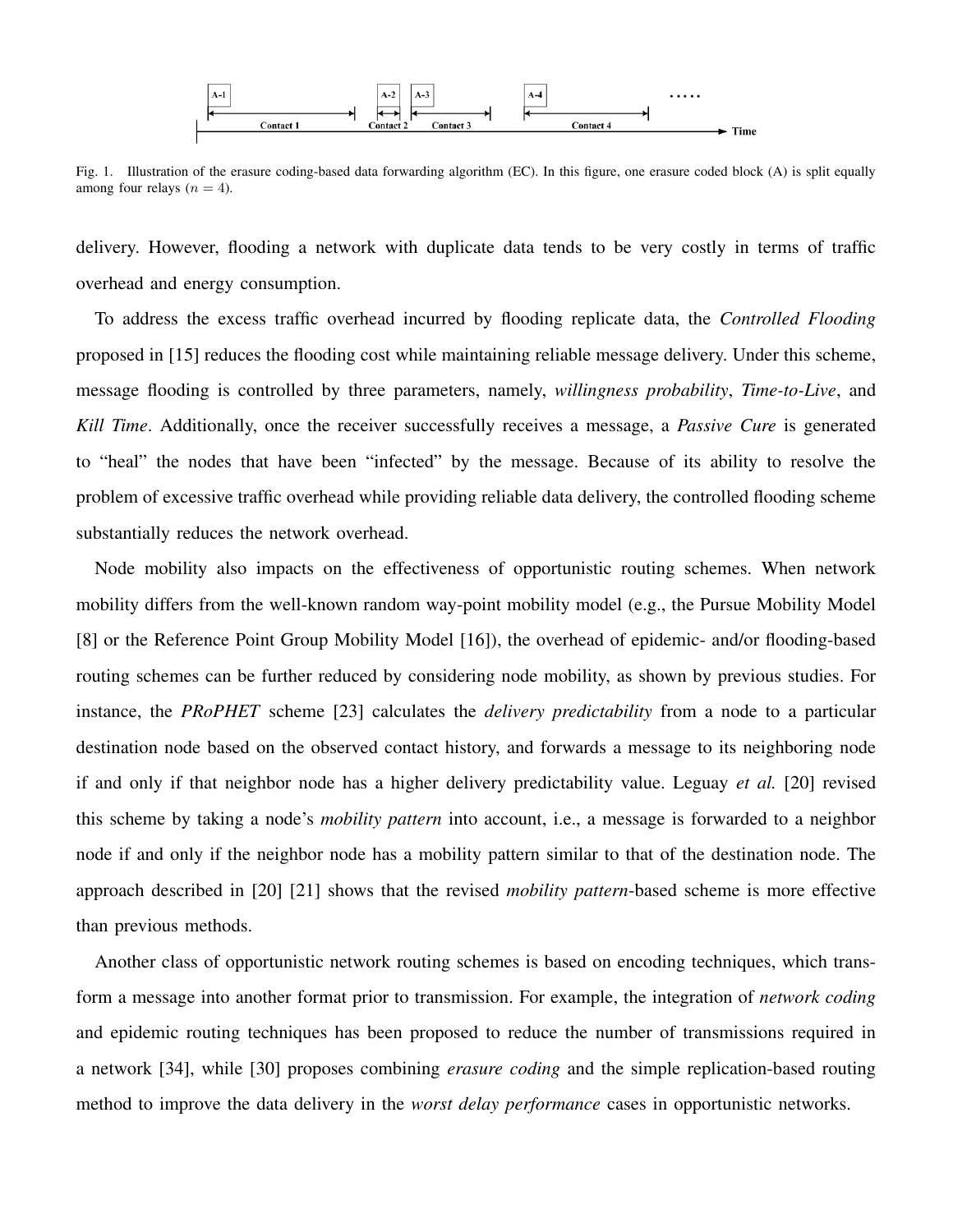

Fig. 2. Illustration of the A-EC scheme, i.e., EC with aggressive forwarding. In this figure, four erasure coded blocks (A,B,C,D) are transmitted, and  $n = 4$ .



Fig. 3. Illustration of the H-EC scheme. Under the scheme, two copies of four erasure coded blocks (A,B,C,D) are transmitted: the first copy of EC blocks (the white blocks) is sent using the EC algorithm, and the second copy (the gray blocks) is sent using the A-EC algorithm in the residual contact time. Each coded block is split into 4 equal-sized sub-blocks ( $n = 4$ ). This is actually the HEC-SF scheme, which we will elaborate on in the next subsection.

Following the erasure coding-based data forwarding scheme proposed in [30], an Estimation-based Erasure-Coding (EBEC) routing scheme has been proposed to adapt the delivery of erasure coded blocks using the Average Contact Frequency (ACF) estimate [22]. Moreover, [12] proposes a hybrid scheme that combines the strength of erasure coding and the advantages of *Aggressive Forwarding*, so that it is robust in *worst delay performance cases*, and performs efficiently in *very small delay performance cases*.

#### *B. H-EC: An Overview*

Erasure coding is a scheme that provides better fault-tolerance by adding redundancy without the overhead of strict replication of the original data [33]. Two of the most popular erasure coding algorithms are Reed-Solomon coding and Low-Density Parity-Check (LDPC) based coding (e.g., Gallager codes, Tornado codes, and IRA codes) [25] [26]. These algorithms differ in the degree of encoding/decoding efficiency, the replication factor, and the minimum number of code blocks needed to reconstruct a message. The selection of an appropriate erasure coding algorithm is not within the scope of this paper, since our work is based on the concept of generic erasure coding.

In a generic erasure coding scheme, given a message of size  $S$  bytes, a replication factor of erasure coding r, and a coded message fragmented into several blocks of identical size b bytes, one can obtain the number of coded blocks by  $N = \frac{S \times r}{h}$  $\frac{\partial \mathcal{L}}{\partial b}$ . Moreover, this message can be successfully reconstructed as long as  $\frac{1}{r}$  of the coded blocks are received, i.e., the minimal number of coded blocks required to successfully reconstruct the message is  $N/r$ .

In [30], an Erasure Code-based forwarding algorithm (EC) is proposed, as illustrated in Fig. 1. In this scheme, the erasure coded blocks are split equally among  $n$  relays, which are only allowed to send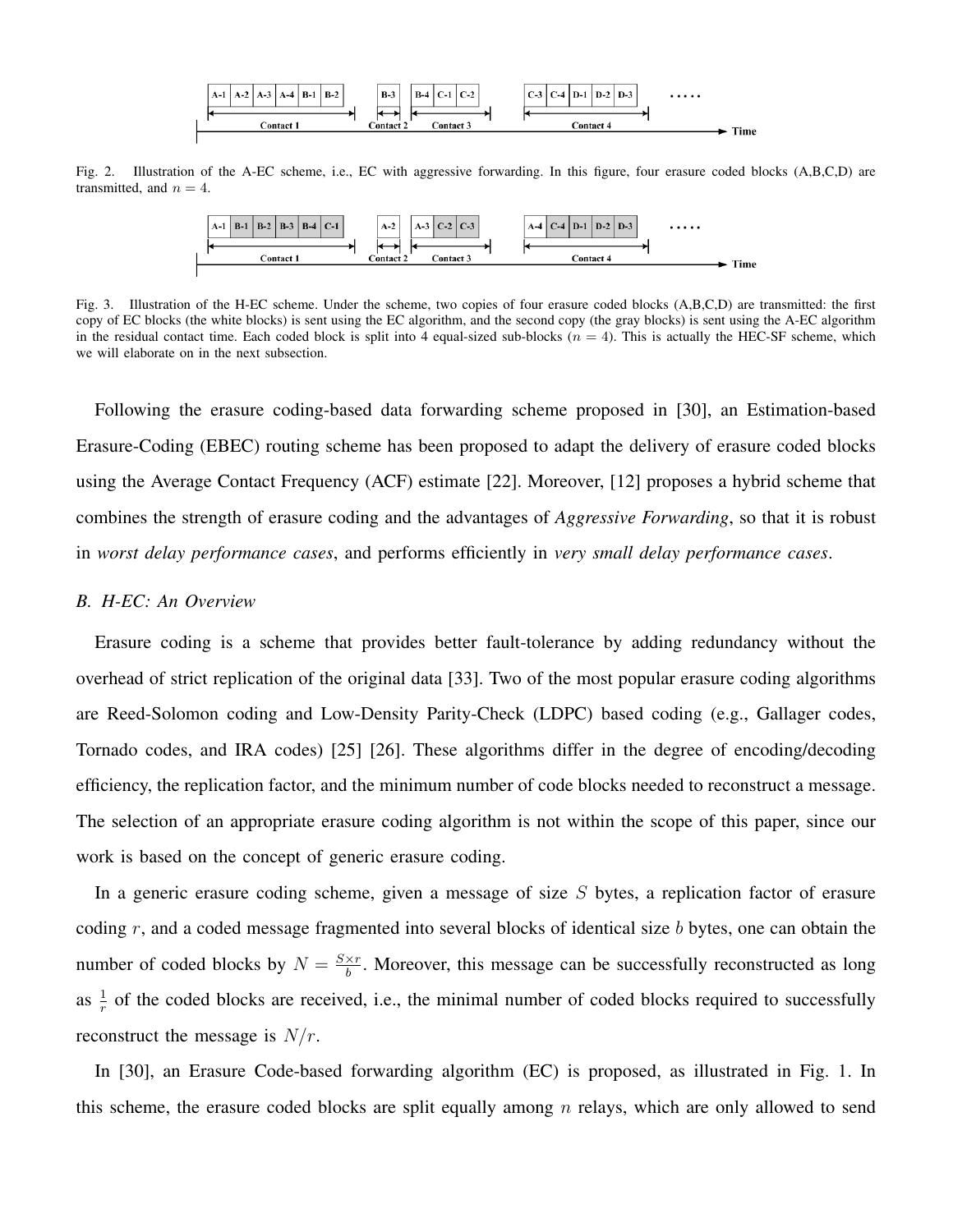messages to the destination directly (this is the well-known "two-hop" scenario used in [9] [14]). Each relay forwards the same number of coded blocks (there are no duplicates in a relay). The number of blocks forwarded by each relay can be obtained by<sup>1</sup>

$$
\frac{N}{n} = \frac{Sr}{bn} \tag{1}
$$

As reported in [30], the EC scheme can provide the best *worst-case delay performance* with a fixed amount of overhead. However, the drawback of the EC scheme is that it can not provide good *very small delay performance* compared to other popular replication-based approaches. The reason for this inefficiency lies in its block allocation method. In the EC scheme, the number of transmitting blocks in each contact is fixed (i.e.,  $\frac{Sr}{bn}$ , in accordance with Eq. 1) regardless of the duration of each contact. As a result, the EC scheme can only utilize each network contact effectively when the contact duration is slightly longer than the time required to send the relayed data. If most network contacts are much longer than the required time, the EC scheme tends to *waste* the residual contact period, which results in ineffectiveness, as illustrated in Fig. 1.

To resolve this problem, [12] proposed an enhanced scheme called A-EC, i.e., EC with an *aggressive forwarding* feature, as shown in Fig. 2. In this scheme, the source sends as many coded blocks as possible during each contact (totally  $\frac{Sr}{bn}$  blocks, i.e.,  $\frac{Sr}{n}$  bytes). It has been shown that the A-EC scheme is better able to utilize network contacts; thus, it can be expected to outperform the EC scheme for *very small delay performance* cases. However, for *worst delay performance* cases, it has been shown that A-EC yields a poor delivery ratio and/or a very large delivery delay when *black-holes*<sup>2</sup> are present in the network [12].

Taking advantage of the strengths of the EC and A-EC schemes to achieve better message delivery performance in both *worst delay performance* and *very small delay performance* cases, Chen et al. proposed a hybrid scheme, called H-EC, which is illustrated in Fig. 3.

In the H-EC scheme, two copies of EC blocks (constructed based on the erasure coding and replication techniques described previously) are transmitted by the sender. The first copy of EC blocks is sent in a similar way to how the original EC scheme sends blocks (shown as white blocks in Fig. 3), while the second copy is sent using aggressive forwarding during the residual contact time after sending the first

<sup>&</sup>lt;sup>1</sup>For simplicity, following [12] [30], we assume that  $N=n$  for all cases.

<sup>&</sup>lt;sup>2</sup>A node in a network is called a *black-hole* if it is either unreliable (e.g., it has very limited battery power and/or buffer size) or it hardly moves towards the destination [12].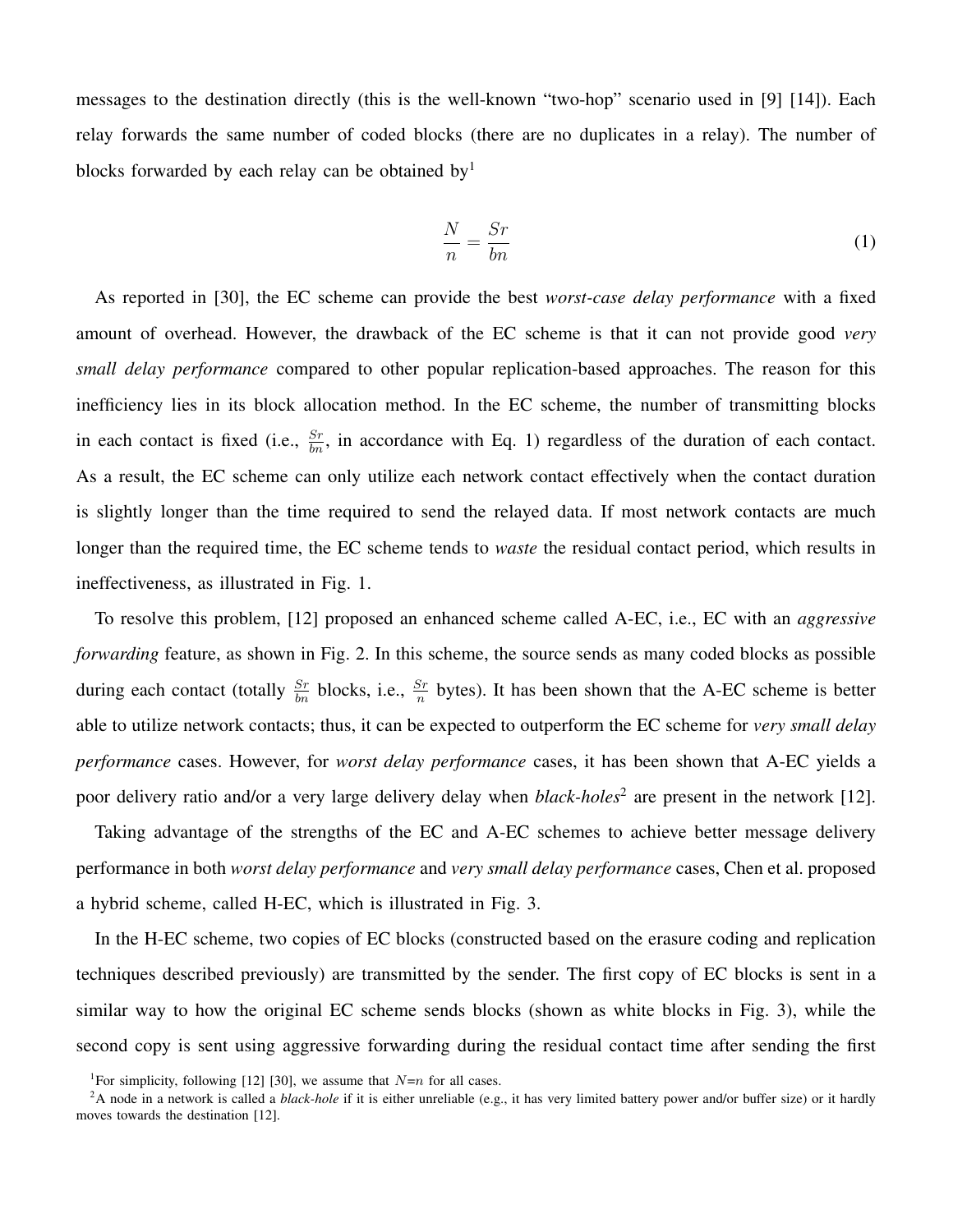EC block (shown as gray blocks in Fig. 3). For general opportunistic network scenarios (i.e., without black-hole nodes), the H-EC scheme utilizes each contact opportunity better because of the aggressive forwarding feature; however, if black-hole nodes are present in the network, the scheme's performance is expected to be similar to that of the EC scheme, which achieves better forwarding in *worst delay performance* cases.

The performance of the H-EC scheme depends to a large extent on the message scheduling algorithm used in the aggressive forwarding phase, which is not discussed in [12]. However, in this paper, we assess the impact of probabilistic message scheduling algorithms on the performance of H-EC routing. To this end, we propose an extension of the H-EC scheme, called HEC-PF, in the following section.

#### III. HEC-PF: H-EC WITH PROBABILISTIC FORWARDING

In this section, we propose a message scheduling algorithm, called *Probabilistic Forwarding*, for the aggressive forwarding phase of the H-EC scheme. The resulting scheme is called HEC-PF. Unlike the H-EC scheme [12], which tries to forward the second copy of EC coded blocks (after sending one block of the first EC coded blocks) in sequence until the end of the network contact period, the HEC-PF scheme does *NOT* enter the aggressive forwarding phase unless a newly encountered node has a higher likelihood of successfully forwarding the message to the destination node than the current node. We describe the HEC-PF scheme in the following sub-sections.

#### *A. Delivery Probability*

The key issue for the HEC-PF scheme is how to estimate the likelihood of successfully transmitting a message from a given node to the destination node. Similar to the PRoPHET scheme [23], the HEC-PF scheme estimates the *delivery probability* based on the observed contact history. However, unlike PRoPHET, the HEC-PF scheme considers the *contact frequency* in the history as well as the *contact volume*, which represents the proportion of time that the two nodes are in contact in the last T time units. More specifically, if there are K nodes in the network, we denote the *i*-th node as  $X_i$ , the *j*-th node as  $X_j$ , the aggregate contact volume between the node pair  $X_i$  and  $X_j$  in the last T time units as  $t_{X_i,X_j}$ , and the *delivery probability* for the node pair  $X_i$  and  $X_j$  with a distance of at most k-hops as  $P_{X_i,X_j}^k$ . The one-hop delivery probability from the source node  $(X_S)$  to the destination node  $(X_D)$  is given by the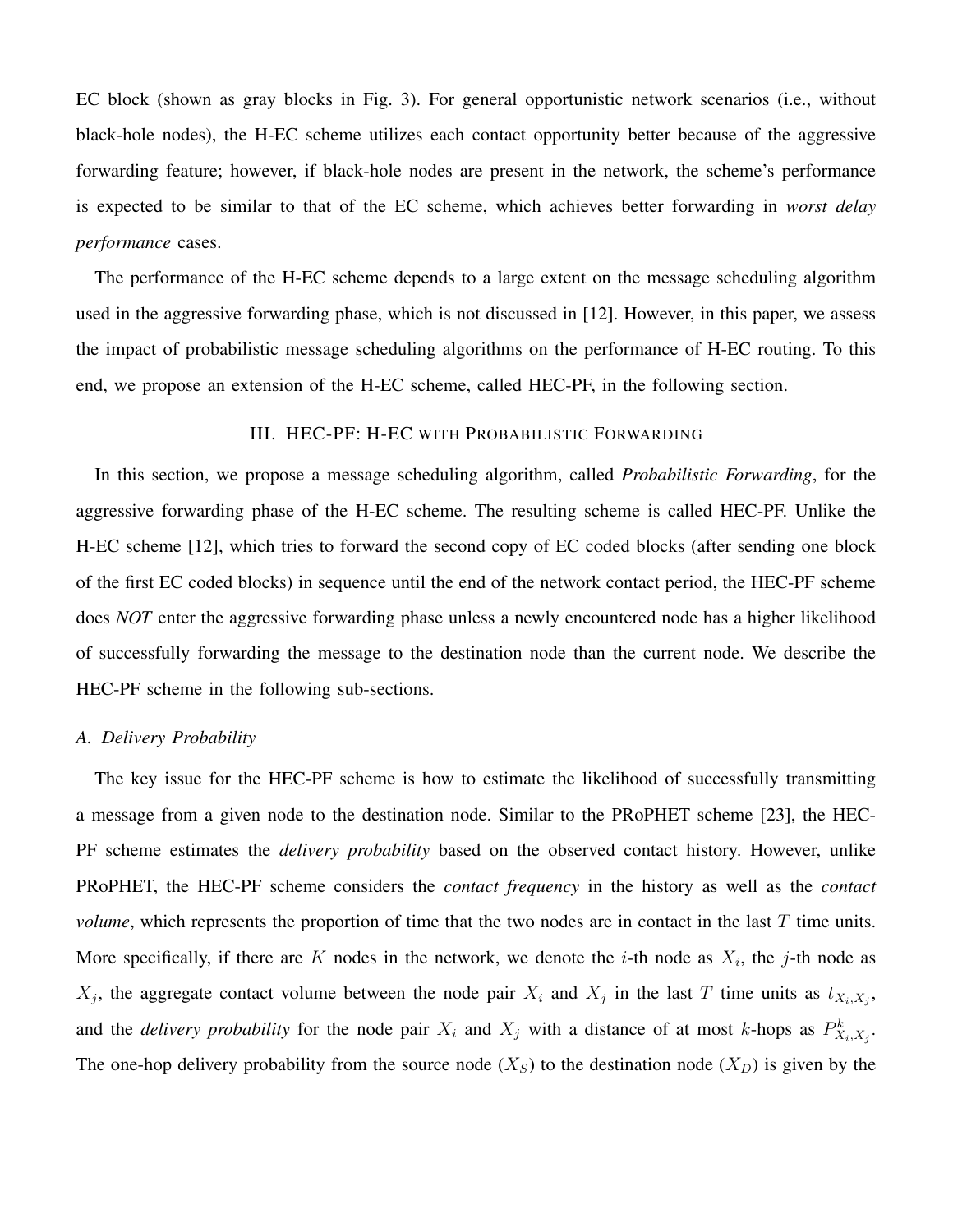ratio of the aggregate contact volume over the overall contact volume<sup>3</sup>, as shown in Eq. 2.

$$
P_{X_S, X_D}^1 = \frac{t_{X_S, X_D}}{\sum_{i=1}^K t_{X_S, X_i}}\tag{2}
$$

In addition, the two-hop delivery probability,  $P_{X_S,X_D}^2$ , can be derived by Eq. 3. The equation is comprised of three components: the scaling constant,  $\omega_2 \in [0...1]$ , which decides the impact of two-hop message transfer on the overall delivery probability; the likelihood value,  $1 - P_{X_s,X_D}^1$ , which is the probability that a message can *not* be transmitted directly from node  $X<sub>S</sub>$  to node  $X<sub>D</sub>$  (i.e., it is impossible to complete the message delivery in one hop); and the sum of the two-hop *transitive* delivery probability based on the *transitive* property, i.e., if node  $X_s$  frequently encounters node  $X_i$ , and node  $X_i$  frequently encounters node  $X_D$ , then  $X_i$  is a good candidate relay node for forwarding messages from node  $X_S$  to node  $X_D$ .

$$
P_{X_S, X_D}^2 = \omega_2 (1 - P_{X_S, X_D}^1) \sum_{\substack{1 \le i \le K \\ i \ne S, i \ne D}} (P_{X_S, X_i}^1 P_{X_i, X_D}^1) \tag{3}
$$

Similarly, the three-hop delivery probability can be estimated by Eq. 4 and the  $k$ -hop delivery probability can be derived by Eq. 5. Finally, the delivery probability of transferring a message from node  $X<sub>S</sub>$  to node  $X_D$  is given by summing the delivery probabilities of all k cases, as shown by Eq. 6.

$$
P_{X_S, X_D}^3 = \omega_3 (1 - P_{X_S, X_D}^1 - P_{X_S, X_D}^2) \times \sum_{\substack{1 \le i, j \le K \\ i \ne S, i \ne D \\ j \ne S, j \ne D}} (P_{X_S, X_1}^1 P_{X_1, X_2}^1 P_{X_2, X_D}^1) \tag{4}
$$

$$
P_{X_S, X_D}^k = \omega_k \left( 1 - \sum_{i=1}^{k-1} P_{X_S, X_D}^i \right) \times \sum_{\substack{1 \le a_i \le K, \\ a_i \neq s, a_i \neq D, \\ a_i \neq a_j; \forall 1 \le i, j \le k}} \left( P_{X_S, X_{a_1}}^1 \left( \prod_{i=1}^{k-2} P_{X_{a_i}, X_{a_{i+1}}}^1 \right) P_{X_{a_{k-1}}, X_D}^1 \right) \tag{5}
$$

<sup>3</sup>If  $i == j$ ,  $t_{X_i, X_j} = 0$ .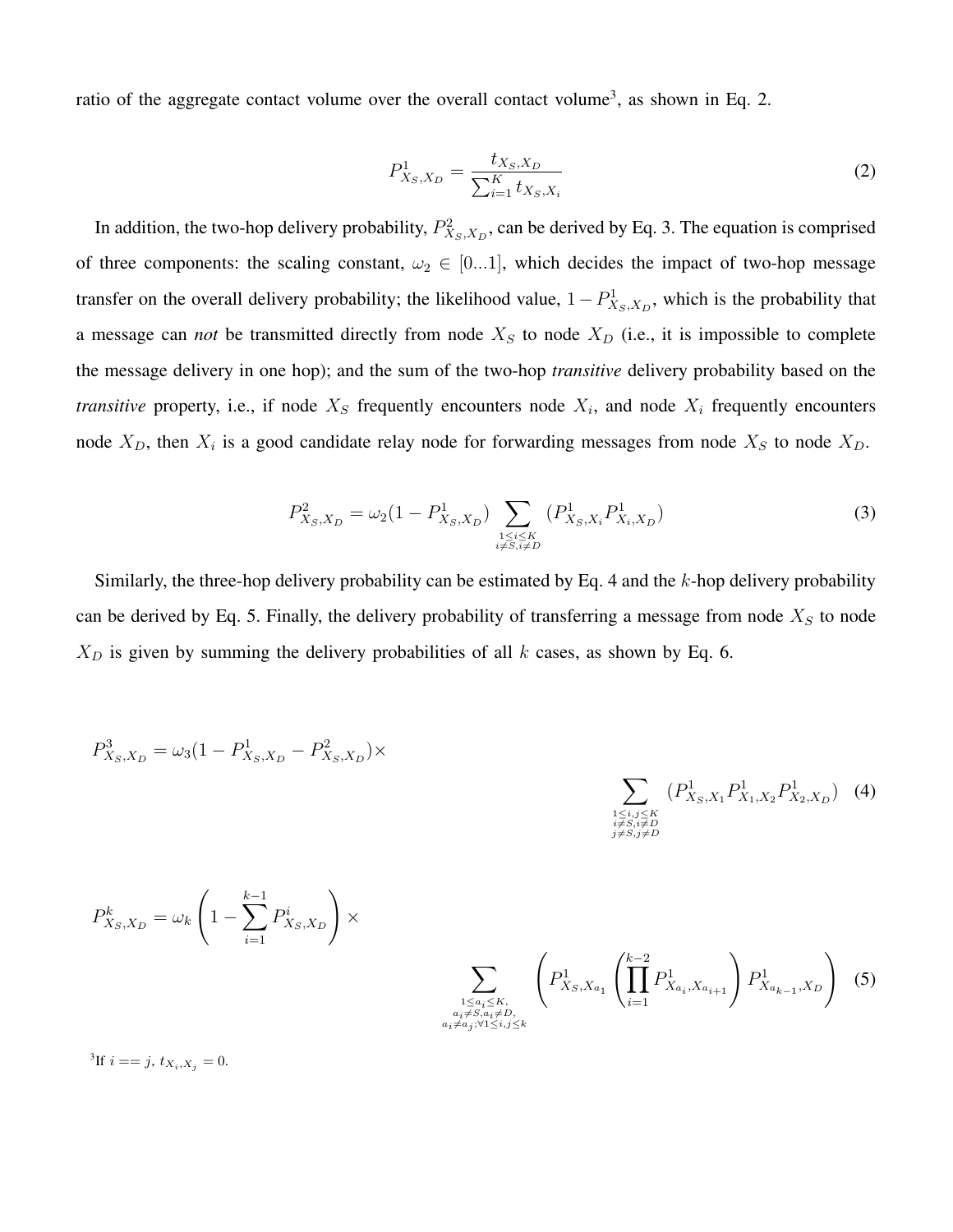

Fig. 4. The flowchart of the HEC-PF scheme.

$$
P_{X_S, X_D} = \sum_{i=1}^{k} P_{X_S, X_D}^i
$$
 (6)

Note that deciding an adequate value for k involves a tradeoff. On the one hand, the larger the value of k, the more accurately we can approximate the delivery probability; on the other hand, using a large  $k$ is very likely to incur an enormous storage and computation overhead. An ideal solution would be able to adapt its k settings to the properties of the network. For simplicity, we set k to a constant value in the simulations, and defer a detailed discussion and evaluation of this issue to a future work.

#### *B. Probabilistic Forwarding*

We now describe the HEC-PF scheme in detail. As mentioned earlier, the scheme incorporates a new *Probabilistic Forwarding* feature that decides whether to forward a message to a newly encountered node based on the *delivery probability* estimate, rather than on a first-come-first-served basis. The HEC-PF scheme is better able to deliver a message successfully because it tends to utilize relay nodes that have higher delivery probabilities. Fig. 4 shows the flowchart of the HEC-PF scheme.

More precisely, suppose that node  $X_i$  holds a message from the source node  $X_s$  for transmission to the destination node  $X_D$ , H denotes *the maximum hop distance* allowed for message transmission in the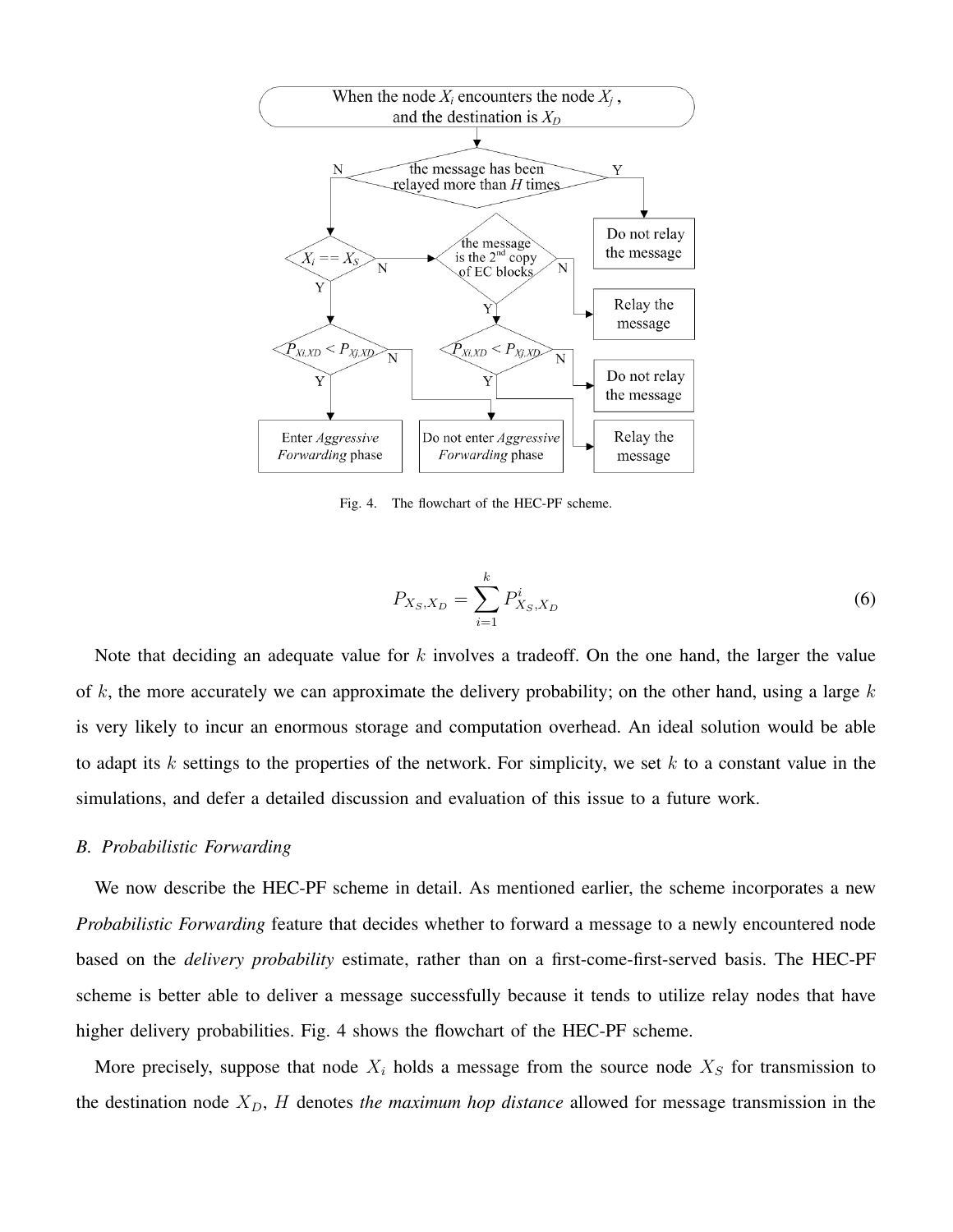system, and the message has not been relayed more than  $H$  times so far. There are two cases where  $X_i$  could accidentally encounter another node  $X_j$  (assuming  $X_j \neq X_D$ ) if there is time remaining after  $X_i$  sends out one block of the first copy of the EC blocks. First, if  $X_i$  is the source node,  $X_i$  must make a decision about whether to enter the *aggressive forwarding* phase by comparing the two delivery probabilities,  $P_{X_i,X_D}$  and  $P_{X_j,X_D}$ . If  $P_{X_i,X_D} > P_{X_j,X_D}$ ,  $X_i$  will enter the aggressive forwarding phase in the same way as the original H-EC scheme; otherwise, it will follow the EC scheme and not enter the aggressive forwarding phase.

In the second case (i.e.,  $X_i$  is not the source node),  $X_i$  first checks whether the next-to-be-sent block was sent by the source node during the *aggressive forwarding* phase (i.e., whether it belongs to the second copy of the EC blocks). If it was,  $X_i$  forwards the block to  $X_j$  as long as  $X_j$  has a higher delivery probability than  $X_i$  of successfully forwarding the block to  $X_D$  (i.e.,  $P_{X_i,X_D} > P_{X_i,X_D}$ ); otherwise, the block belongs to the first-copy of the EC blocks, and  $X_i$  forwards it to  $X_j$  automatically, i.e., without checking the delivery probability.

### IV. EVALUATION

We use a set of simulations to evaluate the delay and completion ratio performance of the HEC-PF scheme in opportunistic networks. We implement the HEC-PF scheme by extending the H-EC codes [4] and run simulations in DTNSIM [2], a Java-based DTN simulator. Similar to the scenarios described in [30], messages are generated at a Constant Bit Rate (CBR) of 12 messages per day for 160 days, and the size of each message S is 1 MBytes (i.e., the total amount of traffic is  $12 \times 160 \times 1 = 1,920$  MBytes). We also assumed that data transmission is error-free at a fixed rate of 1Mbps, and there are no black-hole nodes in our experiments.

For all EC based schemes, the code block size b is set to 125 KBytes, the replication factor of the erasure coding  $r$  is set to 2, and each coded message is fragmented into 16 equal-sized blocks (i.e.,  $N = 16$ ). In addition, under the HEC-PF scheme, the sliding time window T (used to estimate the delivery probability) is set to 1,000 seconds; and the scaling constant  $\omega_i$  is set to 0.25 for  $i = 2...5$ . For simplicity, we assume there are no black-holes in the evaluating scenarios. The simulation results represent the average performance of 200 simulation runs. In each run the source and destination pair was randomly selected from all the participating nodes.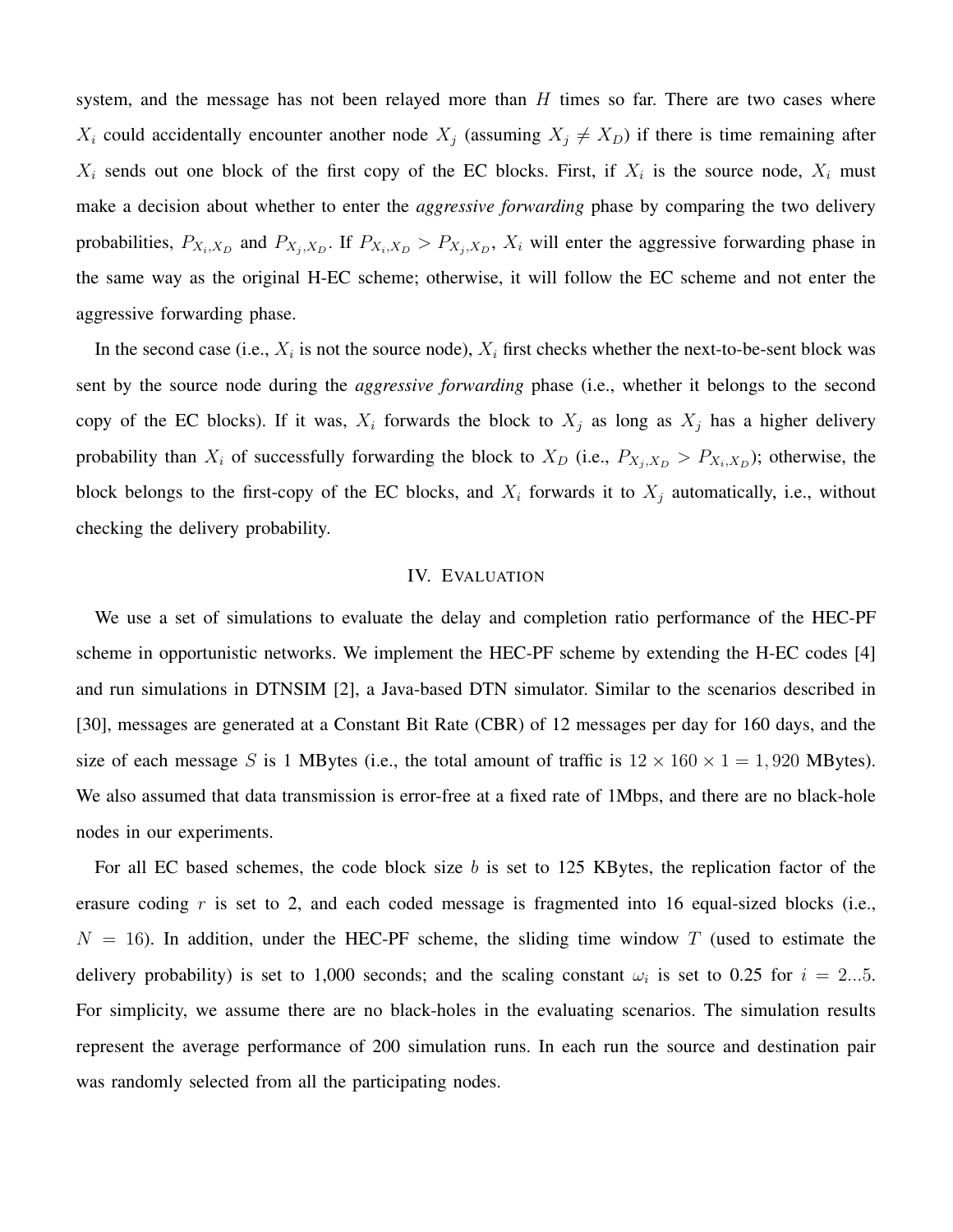| Trace Name              | Power-Law | ZebraNet | iMote       | <b>UCSD</b> |
|-------------------------|-----------|----------|-------------|-------------|
| Device                  | N/A       | N/A      | iMote       | <b>PDA</b>  |
| Network Type            | N/A       | N/A      | Bluetooth   | WiFi        |
| Duration (days)         | 16        | 16       | $\mathbf 3$ | 77          |
| Devices participating   | 34        | 34       | 2.74        | 273         |
| Number of contacts      | 25,959    | 31,693   | 28,217      | 195,364     |
| Avg # Contacts/pair/day | 2.89205   | 3.53086  | 0.12574     | 0.06834     |

TABLE I THE PROPERTIES OF THE FOUR NETWORK SCENARIOS.

#### *A. Evaluating Scenarios*

We evaluate four network scenarios. The first two scenarios, namely the Power-Law and ZebraNet scenarios, are synthetic-based, and both of them consist of 34 participating nodes. More specifically, the Power-Law scenario is generated according to the power-law distribution by setting both the inter-contact time and the contact duration of the networks as power-law distributed random variables with coefficient equal to 0.6 (following [9] [17]). The ZebraNet scenario is provided by [32], which employs a random movement model to create multiple zebra movement traces based on the collected movement patterns of a particular zebra. In this study, we create 34 movement traces in a period of 16 days.

The other two scenarios are based on realistic campus wireless network traces, namely, the iMote [1] and UCSD [5] traces, which are publicly available for research purposes. Table I outlines the basic properties of the four network scenarios, and Fig. 5 illustrates the inter-contact time and contact duration distributions of the iMote and UCSD traces in Complementary CDF (CCDF) curves<sup>4</sup>.

More specifically, the iMote trace is a human mobility trace collected at the 2005 IEEE Infocom conference. It was aggregated from 41 Bluetooth-based iMote devices, which were distributed to the student attendees for the duration of the 3-day conference. Each iMote device was pre-configured to periodically broadcast query packets to find other Bluetooth devices within range, and record the devices that responded to the queries. In addition to the distributed iMote devices, another 233 devices were recorded in the trace. They may have been other Bluetooth-enabled devices (e.g., PDAs, cell phones, or headsets) used during the conference. For simplicity, we assume there is a network contact between two Bluetooth devices if there exists a query-and-response interaction between them.

The UCSD trace is client-based and records the availability of WiFi-based access points (APs) for each

<sup>&</sup>lt;sup>4</sup>The inter-contact time distributions of the UCSD trace has been shown to be heavy-tailed with the parameter  $\alpha$  equal to 0.26, and it has also been proved to be self-similar [11].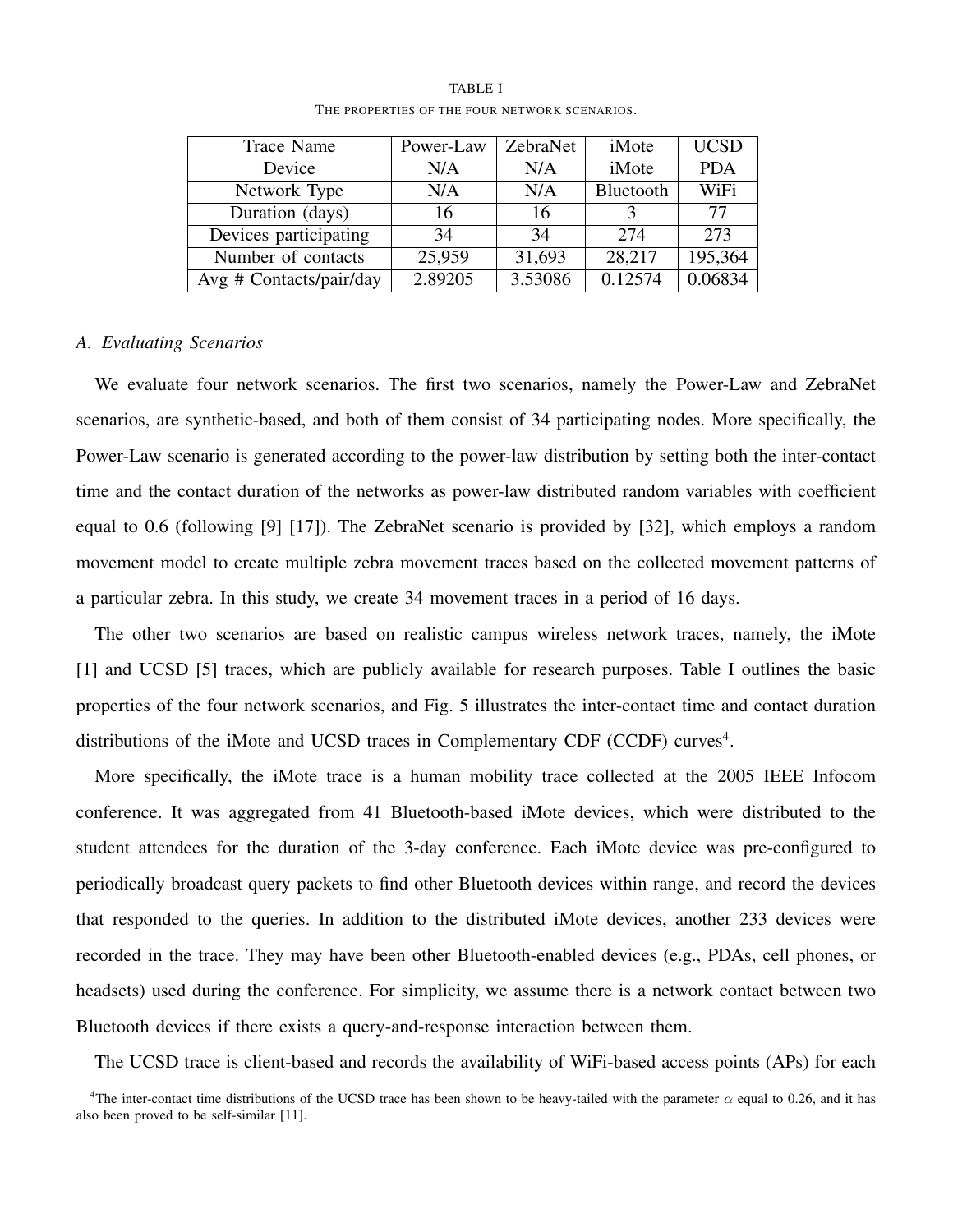

Fig. 5. The contact duration and inter-contact time distributions (CCDF) of the iMote and UCSD traces.

participating portable device (e.g., PDAs and laptops) on the UCSD campus. The network trace covers a two and half-month period, and there are 273 participating devices. Similar to [9] [10] [12] [17], we assume that two participating devices in ad hoc mode encounter a communication opportunity (i.e., a network contact) if and only if they are both associated with the same AP at the same time.

Note that, the network connectivity of the UCSD scenario is deemed to be very poor because network contacts (per source-destination pair and per day) occur much less frequently than in other scenarios. Specifically, the UCSD scenario only achieves 50% of the network connectivity of the iMote scenario, and 0.02% of the network connectivity of the Power-Law and ZebraNet scenarios.

#### *B. Evaluation I: Two-hop Scenario*

In the first set of simulations, we evaluate the delay performance of the HEC-PF scheme for message delivery in opportunistic networks. Four network scenarios are examined via simulations, with  $H$  set to 2 (i.e., the conventional two-hop scenario used in  $[12]$  [30]). The k parameter of the HEC-PF scheme is set to 2 (i.e., we consider the transitive property of message delivery with a distance of up to two hops). Fig. 6 depicts the average data latency distribution results in Complementary CDF (CCDF) curves.

From Fig. 6, we observe that the HEC-PF scheme consistently outperforms the H-EC and EC schemes in all test scenarios. The reason is that HEC-PF employs the *Probabilistic Forwarding* feature, which decides whether to forward a message to a newly encountered node based on the *delivery probability* estimates, rather than on the first-come-first-served (FCFS) basis used in the original H-EC scheme. As a result, HEC-PF is better able to make use of nodes that are more likely to encounter the destination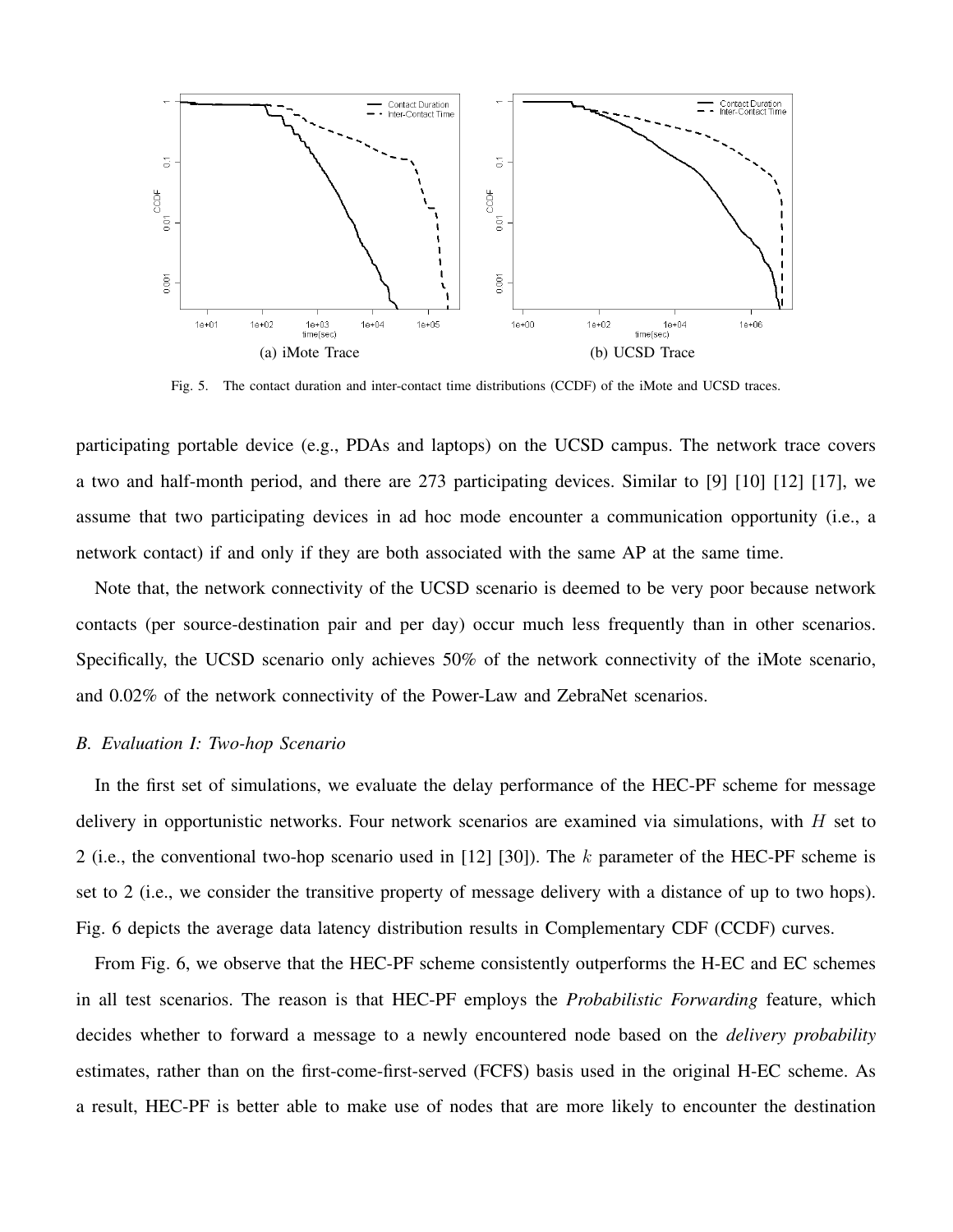

Fig. 6. Distribution (CCDF) of average latency performance of the EC, H-EC, and HEC-PF schemes ( $N = 16$ ,  $r = 2$ ,  $k = 2$ , and  $H = 2$ ).

node, and thereby achieve better message delivery performance.

We also observe that the *completion ratio*, i.e., the percentage of messages successfully transmitted before the end of the simulation, degrades as the network connectivity (i.e., the average number of network contacts per node pair, per day) decreases. For example, although the HEC-PF scheme achieves approximately 99% completion ratio in the Power-Law scenario, it can only achieve about 48% in the UCSD scenario, and 80% in the ZebraNet and iMote scenario. The reason is that the two-hop forwarding strategy is not sufficient to deliver all messages in the limited simulation time because the network's connectivity is poor. Another observation is that the performance gain of the HEC-PF scheme (compared to the H-EC scheme) is not significant. This implies that the calculation of the delivery probability (with  $k = 2$  in this case) cannot provide sufficient information to make a decision on whether to forward a message in the aggressive forwarding phase of the HEC-PF scheme. The findings motivate us to investigate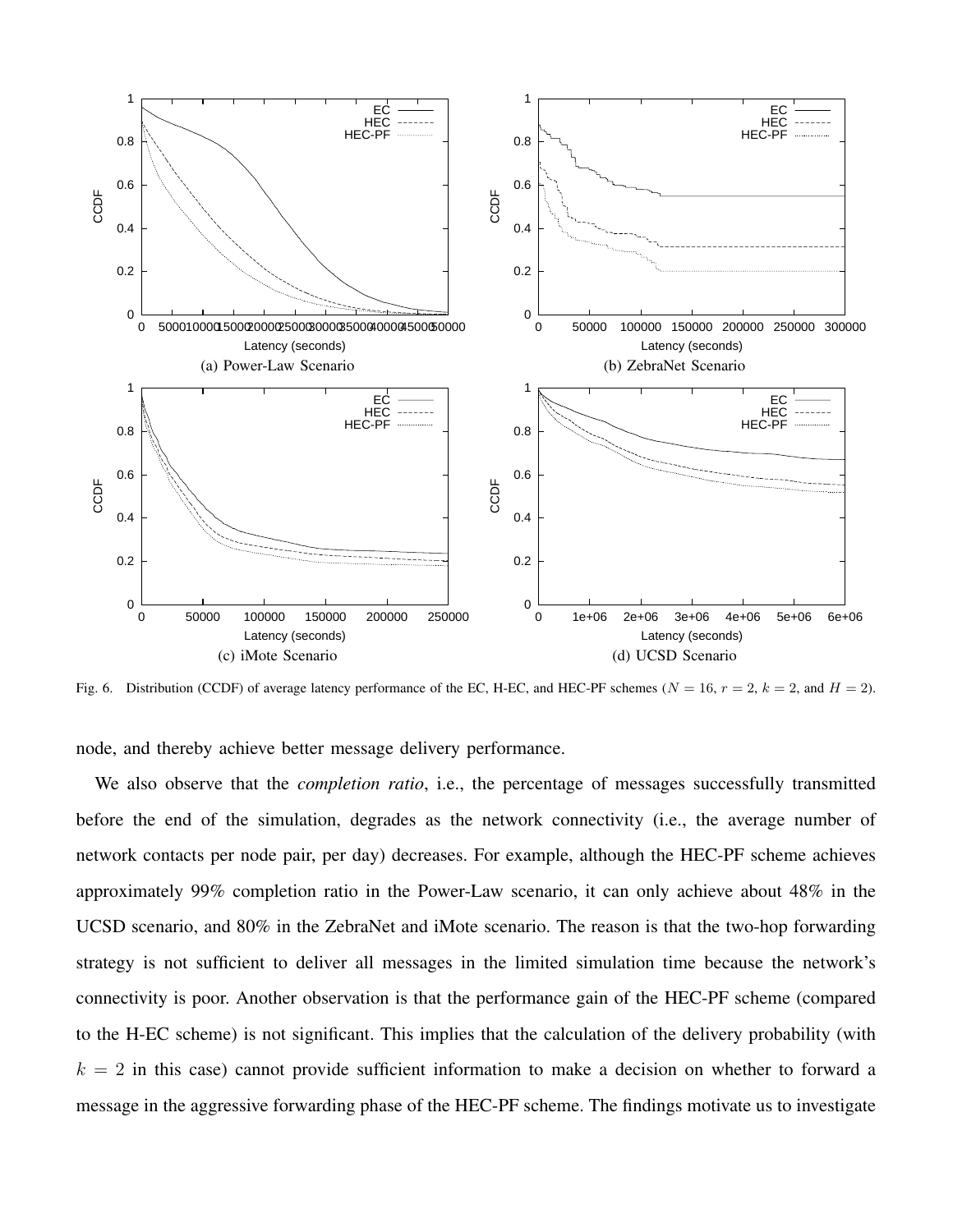

Fig. 7. Distribution (CCDF) of average latency performance of the HEC-PF scheme with various k settings ( $N = 16$ ,  $r = 2$ , and  $H = 5$ ).

the impact of the HEC-PF parameters on the performance of message delivery in opportunistic networks. We present the evaluation in the next subsection.

#### *C. Evaluation II: Variable* k *Scenarios*

In the second set of evaluations, we evaluate the performance of the HEC-PF scheme in the ZebraNet and UCSD scenarios with various maximum forwarding distance settings  $(H = 2, 3, 4, 5)$ . The configurations of the evaluation are the same as previously, except that the maximum forwarding distance  $H$  is set to 5. Fig. 7 depicts the average data latency distribution results in CCDF curves.

From Fig. 7, it is evident that the CCDF curve falls as  $k$  increases, which means that, given the same H setting, the completion ratio of message delivery increases as the hop distance (used to estimate the delivery probability) increases; however, the transmission overhead of the HEC-PF scheme only increases moderately (except the UCSD case) as the value of k increases, as shown in Fig. 9. The figure also shows that the performance gain of the completion ratio decreases as  $k$  increases, which indicates that the completion ratio tends to converge. It is also worth noting that k must be configured less than  $H$ when estimating the delivery probability, since it is impossible to deliver a message successfully with a hop distance larger than the maximum forwarding distance. Based on the evaluation results, we suggest  $k = H - 1$  for the proposed HEC-PF scheme.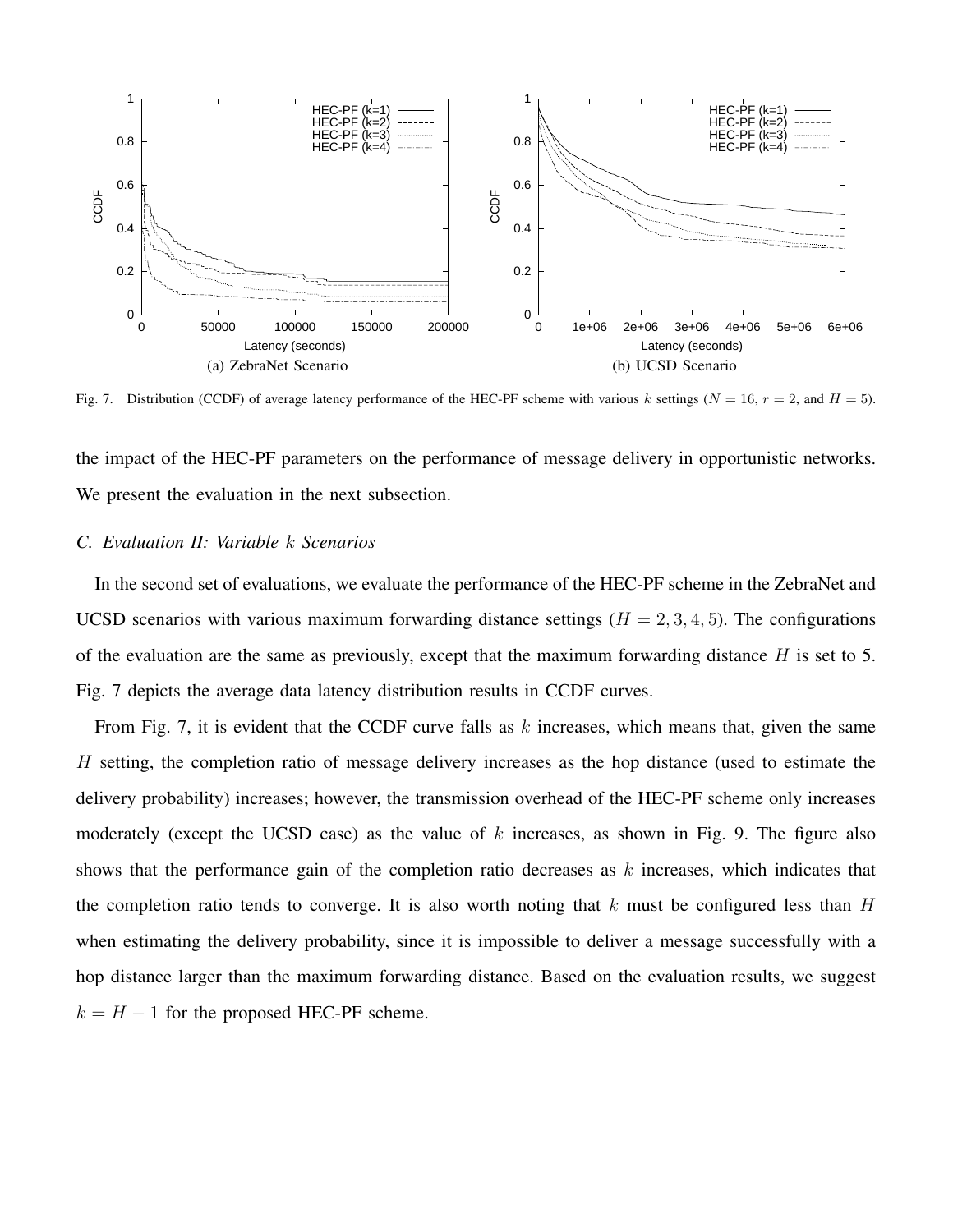

Fig. 8. Distribution (CCDF) of average latency performance of the HEC-PF scheme with various H settings ( $N = 16$ ,  $r = 2$ , and  $k = 2$ ).



Fig. 9. The total number of data bytes transmitted for the HEC-PF scheme ( $H = 5$ ) with various k values. (Unit: MBytes)

Fig. 10. The total number of data bytes transmitted for the HEC-PF scheme  $(k = 2)$  with various H values. (Unit: MBytes)

#### *D. Evaluation III: Variable* H *Scenarios*

Here, we evaluate the performance of the HEC-PF scheme with various k values ( $k = 1...5$ ) using the ZebraNet and UCSD scenarios. Recall that the connectivity of this scheme is deemed to be poor. Similar to the first set of evaluations, we set the  $k$  parameter of the HEC-PF scheme to 2. The average delivery latency distribution results are shown in Fig. 8.

The results in Fig. 8 show that the CCDF curve falls as the value of H increases. More specifically, at the end of the simulation, the HEC-PF scheme improves the completion ratio (from 80% to 85% for the ZebraNet scenario, and from  $48\%$  to  $62\%$  for the UCSD scenario) as H is increased from 2 to 5. The reason is that the larger the setting of  $H$ , the greater the likelihood that a message will be delivered to the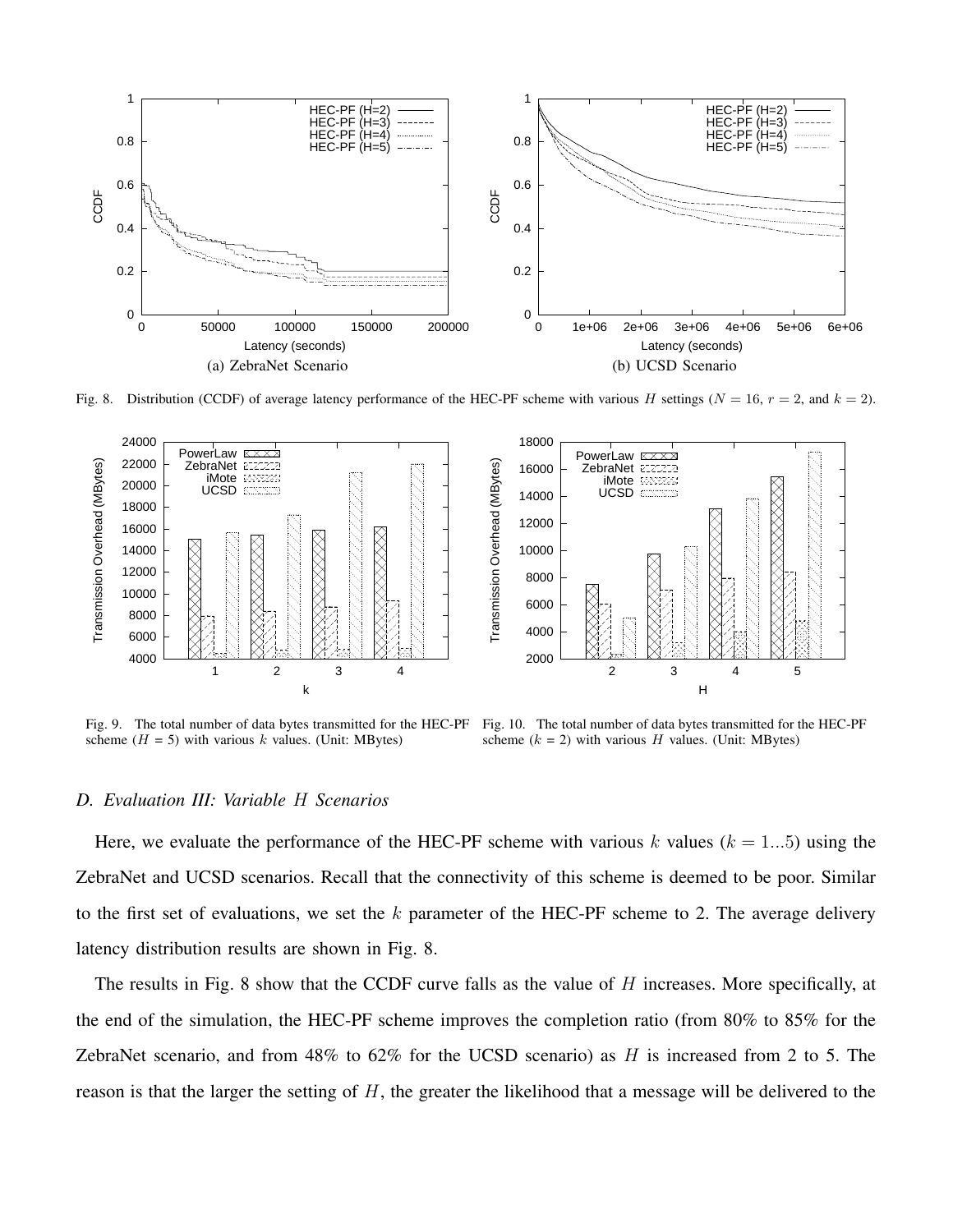destination node eventually. Of course, when a large  $H$  is employed in the HEC-PF scheme, an extensive amount of one-hop data forwarding is required (as shown in Fig. 10, the transmission overhead of the HEC-PF scheme increases substantially as the value of  $H$  increases); thus, more energy will be consumed in the network. An ideal solution for HEC-PF should adapt its  $H$  value to the properties of the network in order to compensate for the above tradeoff, and the decision of the optimal  $H$  value should consider various network properties (e.g., the network connectivity and traffic load) and system factors (e.g., the buffer size and batter life of each participating node). We defer a detailed discussion and evaluation of this issue to a future work.

#### V. CONCLUSION

We have proposed a scheme called HEC-PF that extends the basic H-EC scheme for data forwarding in opportunistic networks. The HEC-PF scheme incorporates a novel feature, called *Probabilistic Forwarding* feature, which decides whether to forward a message to a newly encountered node based on the *delivery probability* estimate in the aggressive forwarding phase. As a result, the scheme can find relays that are more likely to transmit a message to the destination node based on the historical record of network contacts. Thus, HEC-PF can achieve better data delivery performance in opportunistic networks than the H-EC scheme. Using simulations as well as both synthetic and realistic network traces, we evaluated the performance of the proposed scheme in terms of its delivery latency and completion ratio. The results show that it outperforms the EC and H-EC schemes in all test cases, and the performance gain is even more significant when the network connectivity is extremely poor. In addition, by varying the values of the parameters of the proposed scheme, we have shown that its completion ratio improves as the maximum forwarding distance or the considered hop distance of the delivery probability increases. Work on developing mechanisms to determine the HEC-PF parameters that can adapt to the properties of a network is still ongoing. We will report on the results in the near future.

#### **REFERENCES**

- [1] Crawdad project. http://crawdad.cs.dartmouth.edu/.
- [2] Delay tolerant network simulator. http://www.dtnrg.org/code/dtnsim.tgz.
- [3] The disruption tolerant networking project at umass. http://prisms.cs.umass.edu/diesel/.
- [4] H-ec for dtnsim. http://nrl.iis.sinica.edu.tw/DTN/download/.
- [5] Ucsd wireless topology discovery project. http://sysnet.ucsd.edu/wtd/.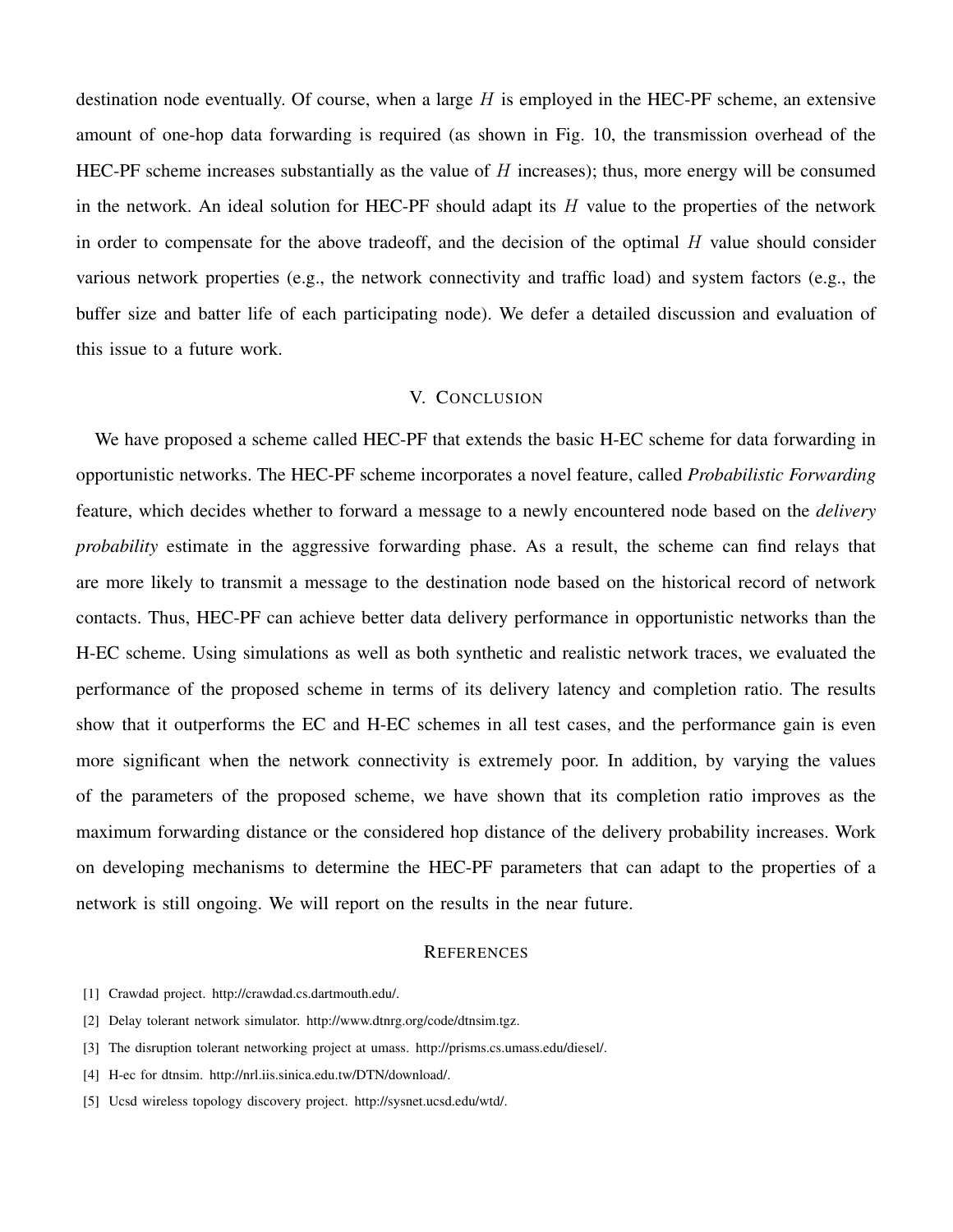- [6] The zebranet wildlife tracker. http://www.princeton.edu/ mrm/zebranet.html.
- [7] J. Burgess, B. Gallagher, D. Jensen, and B. N. Levine. Maxprop: Routing for vehicle-based disruption-tolerant networking. In *IEEE Infocom*, 2006.
- [8] T. Camp, J. Boleng, and V. Davies. A survey of mobility models for ad hoc network research. *Wireless Communication and Mobile Computing Journal*, 2(5):483–502, 2002.
- [9] A. Chaintreau, P. Hui, J. Crowcroft, C. Diot, R. Gass, and J. Scott. Pocket switched networks: Real-world mobility and its consequences for opportunistic forwarding. Technical Report UCAM-CL-TR-617, University of Cambridge, Computer Laboratory, February 2005.
- [10] A. Chaintreau, P. Hui, J. Crowcroft, C. Diot, R. Gass, and J. Scott. Impact of human mobility on the design of opportunistic forwarding algorithms. In *IEEE Infocom*, 2006.
- [11] L.-J. Chen, Y.-C. Chen, T. Sun, P. Sreedevi, K.-T. Chen, C.-H. Yu, and H.-H. Chu. Finding self-similarities in opportunistic people networks. In *IEEE Infocom*, 2007.
- [12] L.-J. Chen, C.-H. Yu, T. Sun, Y.-C. Chen, and H. hua Chu. A hybrid routing approach for opportunistic networks. In *ACM SIGCOMM Workshop on Challenged Networks*, 2006.
- [13] J.-H. Cui, J. Kong, M. Gerla, and S. Zhou. Challenges: Building scalable mobile underwater wireless sensor networks for aquatic applications. *IEEE Network, Special Issue on Wireless Sensor Networking*, May 2006.
- [14] M. Grossglauser and D. Tse. Mobility increases the capacity of ad-hoc wireless networks. In *IEEE Infocom*, 2001.
- [15] K. A. Harras, K. C. Almeroth, and E. M. Belding-Royer. Delay tolerant mobile networks (dtmns): Controlled flooding in sparse mobile networks. In *IFIP Networking*, 2005.
- [16] X. Hong, M. Gerla, R. Bagrodia, and G. Pei. A group mobility model for ad hoc wireless networks. In *ACM MSWiM*, 1999.
- [17] P. Hui, A. Chaintreau, J. Scott, R. Gass, J. Crowcroft, and C. Diot. Pocket switched networks and human mobility in conference environments. In *ACM SIGCOMM Workshop on DTN*, 2005.
- [18] S. Jain, K. Fall, and R. Patra. Routing in a delay tolerant network. In *ACM SIGCOMM*, 2004.
- [19] J. LeBrun, C.-N. Chuah, and D. Ghosal. Knowledge based opportunistic forwarding in vehicular wireless ad hoc networks. In *IEEE VTC Spring*, 2005.
- [20] J. Leguay, T. Friedman, and V. Conan. Dtn routing in a mobility pattern space. In *ACM SIGCOMM Workshop on Delay Tolerant Networks*, 2005.
- [21] J. Leguay, T. Friedman, and V. Conan. Evaluating mobility pattern space routing for dtns. In *IEEE Infocom*, 2006.
- [22] Y. Liao, K. Tan, Z. Zhang, and L. Gao. Estimation based erasure-coding routing in delay tolerant networks. In *IWCMC*, 2006.
- [23] A. Lindgren and A. Doria. Probabilistic routing protocol for intermittently connected networks. Technical report, draft-lindgren-dtnrgprophet-01.txt, IETF Internet draft, July 2005.
- [24] A. Lindgren, A. Doria, and O. Schelen. Probabilistic routing in intermittently connected networks. *ACM SIGMOBILE Mobile Computing and Communications Review*, 7(3):19–20, July 2003.
- [25] M. G. Luby, M. Mitzenmacher, M. A. Shokrollahi, and D. A. Spielman. Efficient erasure correcting codes. *IEEE Transactions on Information Theory*, 47(2):569–584, February 2001.
- [26] J. S. Plank and M. G. Thomason. A practical analysis of low-density parity-check erasure codes for wide-area storage applications. In *The International Conference on Dependable Systems and Networks*, 2004.
- [27] D. Snowdon, N. Glance, and J.-L. Meunier. Pollen: using people as a communication medium. *Computer Networks*, 35(4):429–442, 2001.